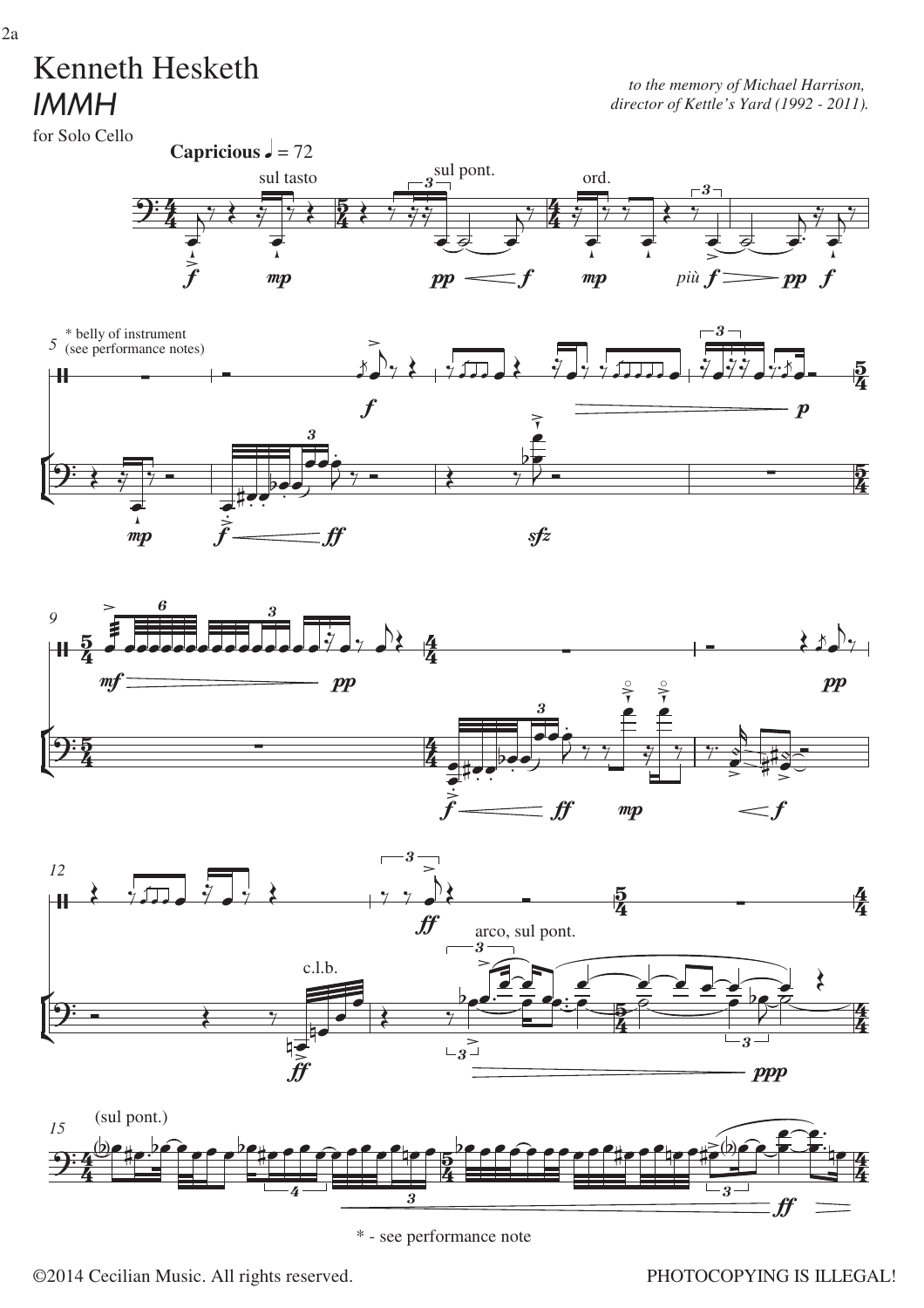

 $f f$  molto can e piangere













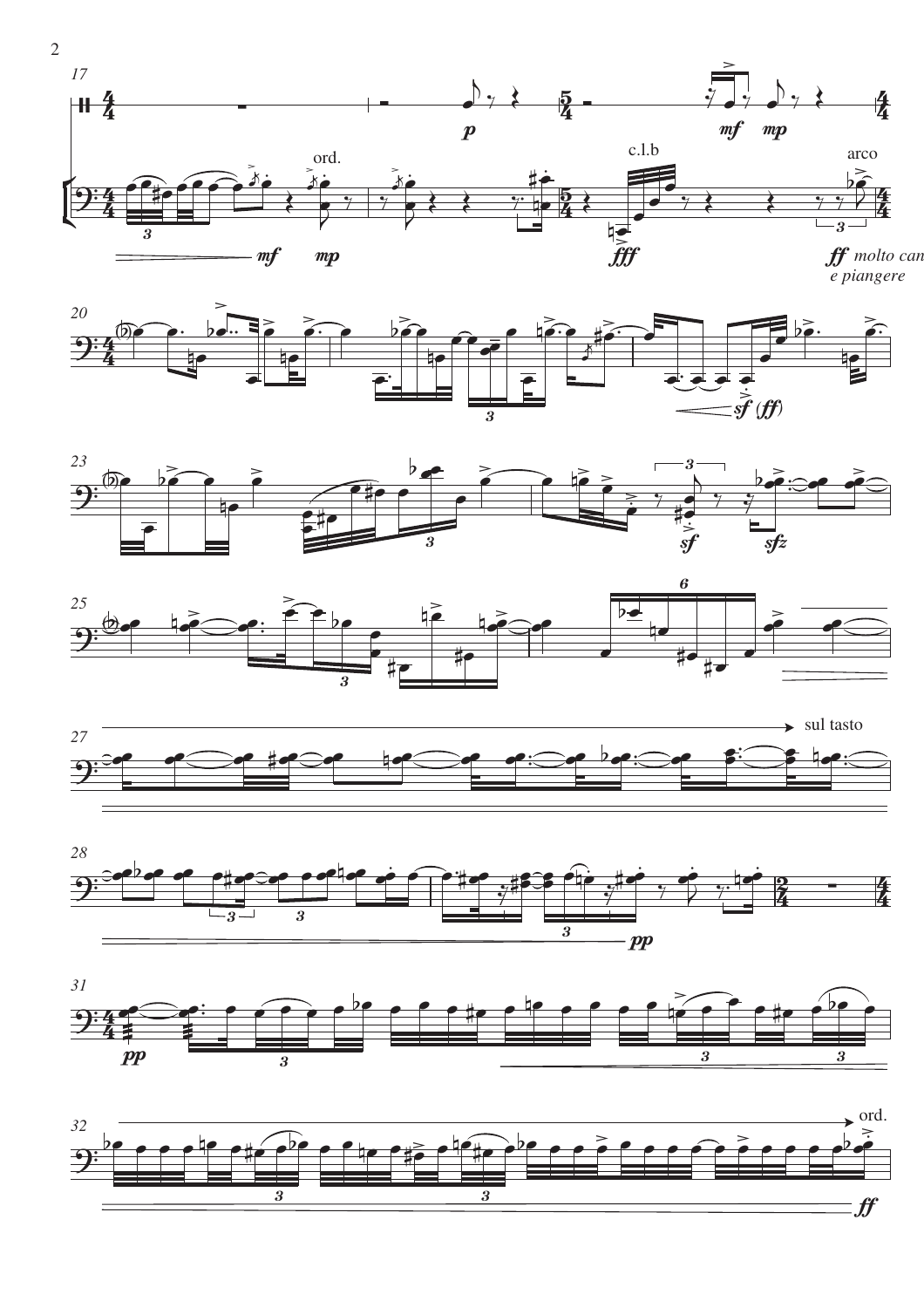













\* - Spoken. See performance notes